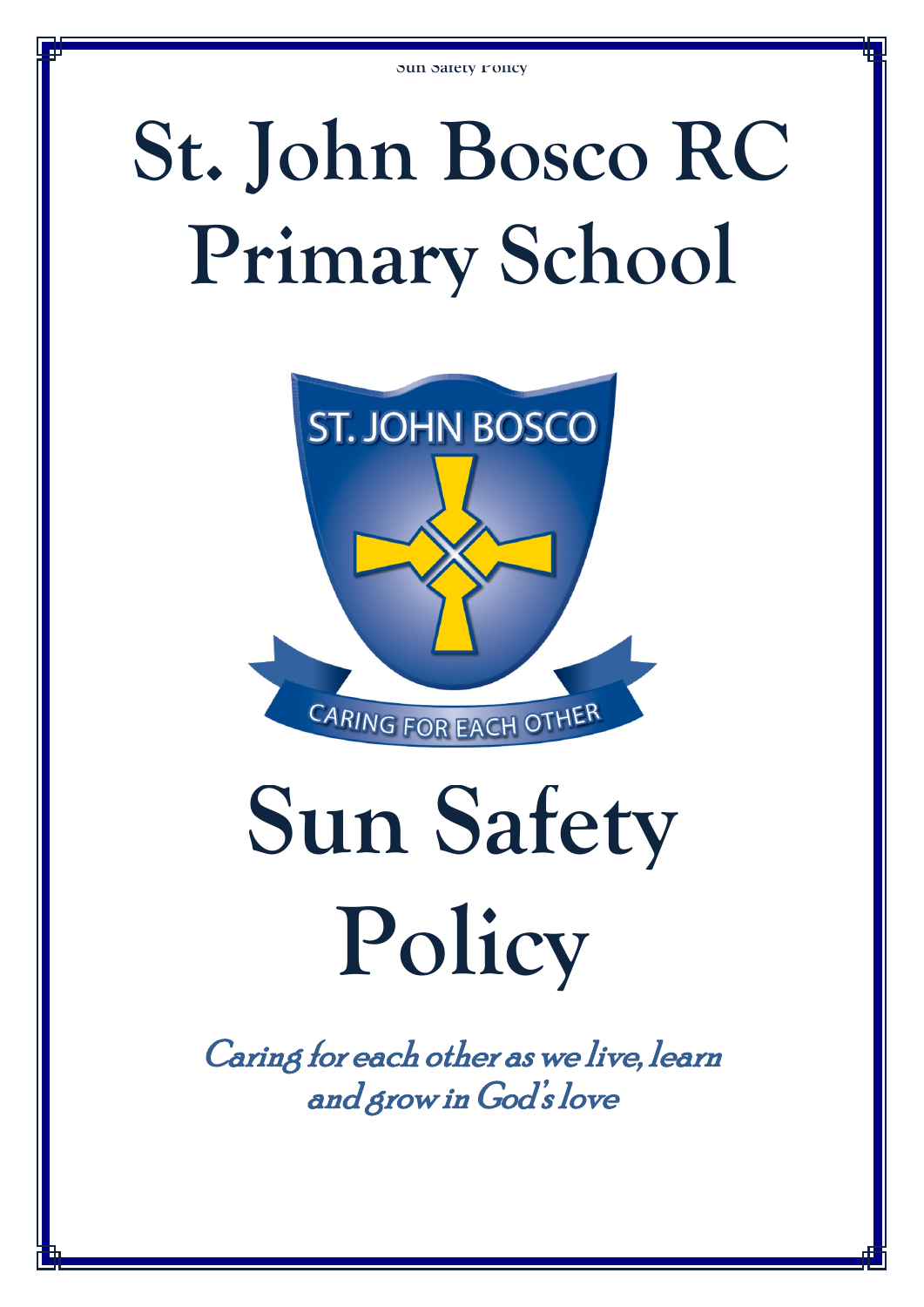**Sun Safety Policy**

# **CONTENTS**

# **Sections**

- 1. Rationale
- 2. Implementation

# 3. Shade

- 4. Dehydration
- 5. Role Modelling
- 6. Collaboration
- 7. Reviewing and Evaluating this Policy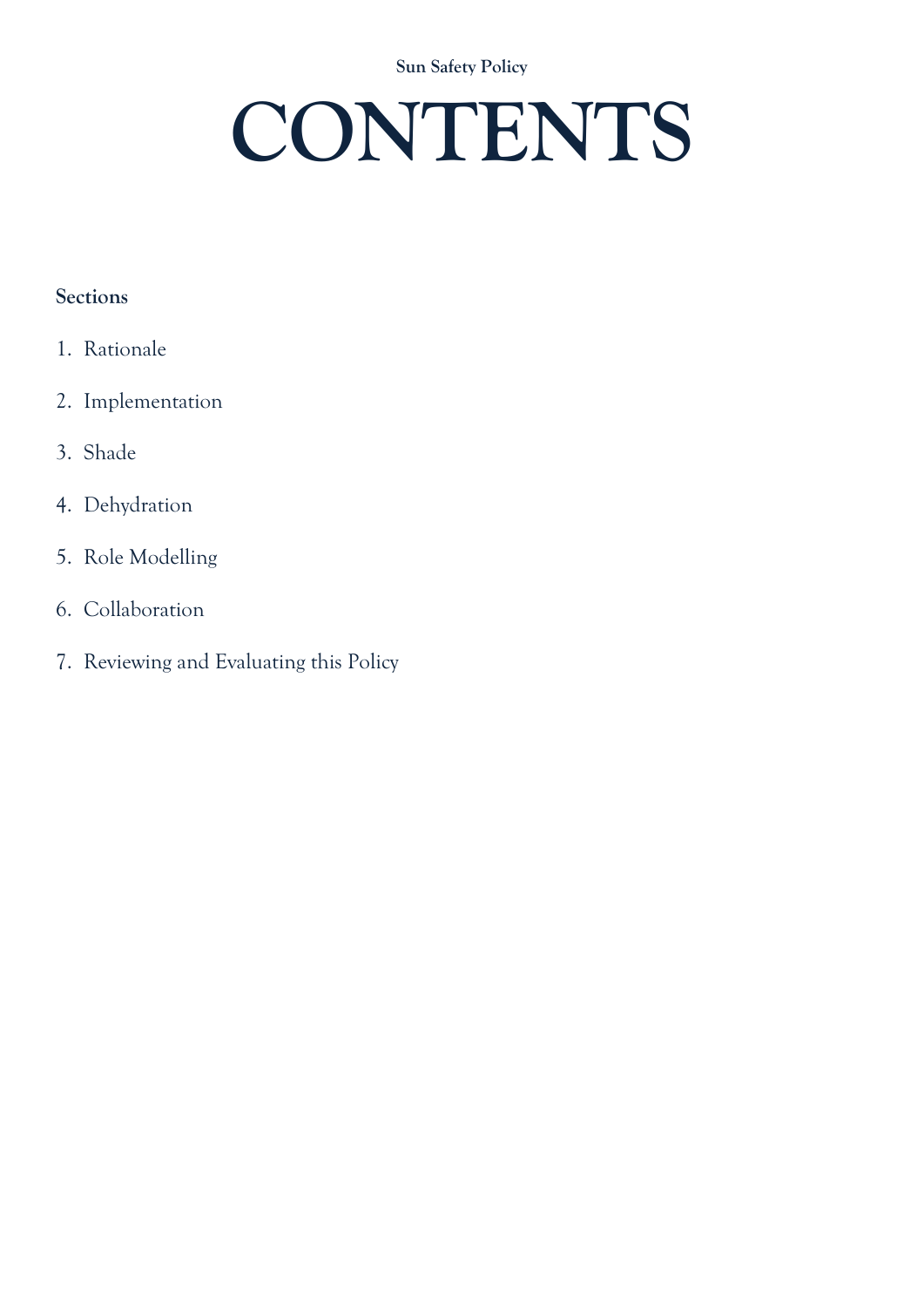# **1. Rationale**

Too much exposure to ultraviolet light (UV) radiation from the sun causes sunburn, skin damage and increases the risk of skin cancer. Sun exposure in the first 16 years of life contributes significantly to the lifetime risk of skin cancer.

There is enormous potential for schools to help prevent skin cancer in future generations. Schools are central to protecting children's skin this is because:

- Children are at school five out of seven days a week when UV rays are high.
- Most damage due to sun exposure occurs during the school years.
- Schools can play a significant role in changing behaviours through role modelling and education.
- Students and teachers are at risk of sunburn within 10-15 minutes of being exposed to strong sunlight.
- Students spend an average of 1.5 hours outside per school day, more if involved in outdoor activities and sports.

# **2. Implementation**

Skin cancer is largely preventable through behaviour modification and sun protection during early years. At St. John Bosco school the following measures will be adopted where appropriate for all staff and pupils these will include:

- Educate children through assemblies and lessons to increase knowledge and influence behaviour and ensure sun safety is part of the National Curriculum.
- Advising parents of the need for pupils to wear appropriate clothing that gives protection from the sun during the summer months. This will include an appropriate hat that offers protection to the neck as well as the face, long sleeved tops and trousers. Staff should also be made aware of the need for appropriate clothing if outside during these times.
- Work with parents to re-enforce an awareness of sun safety to promote a healthy school environment.
- Ensure parents are informed annually of the importance of sun protection by letter, informing them of school policy and procedures.
- Encouraging parents to apply waterproof sunscreen which gives complete protection (or the highest factor available) to all exposed areas of the skin prior to sending pupils to school. Encourage parents to provide a supply for use in school which the children can rub in by themselves, spray on is most appropriate. Sun cream must be clearly labelled with the child's name.
- Encourage staff to use an appropriate sunscreen where necessary.
- Reminders will be sent by text for hats and sunscreen to be sent with the children.
- Children will also be encouraged to bring their water bottles into school during warm weather.
- Consider keeping a supply of high factor (ideally a minimum of factor 30 spray on), which could be applied to pupils, providing parental consent has been obtained in case pupils are allergic to sunscreen. Visit www.sunsmart.org.uk/advice-andprevention/sunscreens for correct use of sun creams in school.
- Pupils and staff to utilise the shaded areas in school during break times.
- Outdoor activities are planned outside the hours of 11am-3pm where this is possible to minimise risk of being in the mid-day sun. If this is not possible school should ensure parents are informed of the requirements to provide sun hats, the necessary clothing to cover the skin and the application of sun cream to minimise the risk of sun burn.
- Giving consideration to postponing events (sports day etc) during periods of excessive sun and high temperatures.
- For school trips which last a full day pupils should be encouraged to bring and apply their own sunscreen. Pupils to keep their shirts on unless it is not practical. It is difficult for a pupil to apply sunscreen to their own back and the back is the area most susceptible to sunburn and melanoma.
- Parents should be encouraged to inform school if their child is prone to burning and if there is a family history of skin cancer especially melanomas.
- Consider allowing pupils to remain indoors if there is no shade during breaks, assuming there is adequate supervision available.